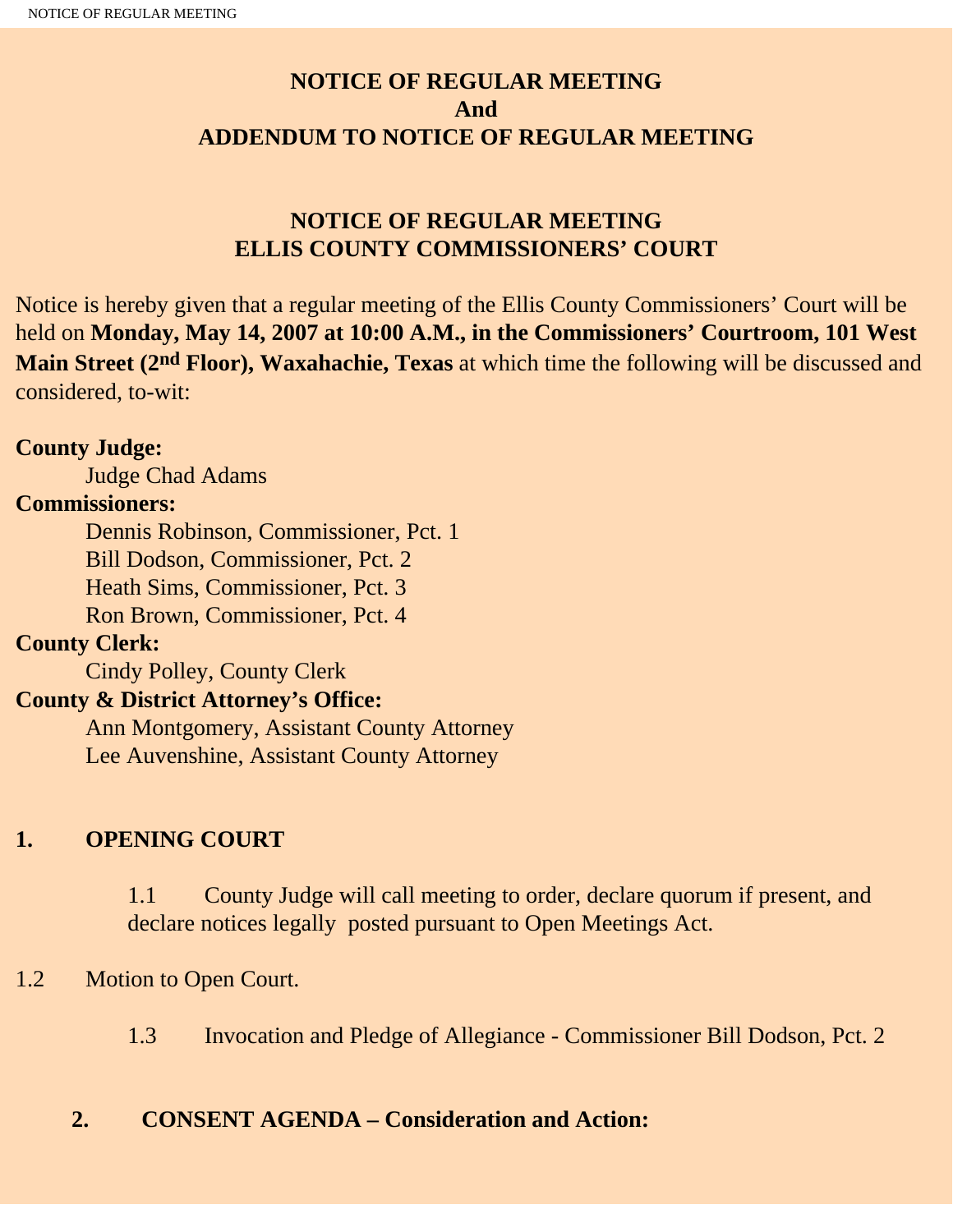## **Administrative***:*

A1 Approval of Regular Bills, Payroll, and Officers' Reports.

 A2 Accept certificates of completion for Judy Robertson and Diana Buckley for the Indigent Healthcare Solutions Software Release VI Workshop on April 18 and April 19, 2007.

 A3 Approval of the intention of the Texas Department of Transportation to the temporarily close Old Boyce Road at Mustang Creek from approximately July, 2007, through February, 2008, for the purpose of constructing a new bridge.

# **Financial:**

F1 From 5-001-0050-0803 Furniture/Fixtures, 5-001-0050-0830 Maint/Repair to 5-001-0050-0843 4\_h Travel – Mark Arnold, Extension Service

F2 From 5-001-0015-0702 Repairs to 5-001-0015-0807 Gen. Misc. – Ray Stewart, Sheriff

F3 From 5-001-0612-0808 Auto Gas/Oil to 5-001-0612-0801 Supplies – Terry Nay, Constable, Pct. 2

F4 From 5-001-0420-0845 Detention Services, 5-001-0420-0872 Audit Fees to 5- 001-0420-0601 Travel Reimbursement – Chris Aldama, Juvenile Services

F5 From 5-001-0140-0557 Workman's Comp to 5-001-0140-0558 Contingency/ Reserve – Chad Adams, County Judge

F6 From 5-001-0540-0936 Janitorial Service to 5-001-0540-0801 Supplies – Linda Sibley, JP, Pct. 4

F7 Refund for property tax overpayment to National City Mortgage Acct. # 227848 for \$3,110.89 – John Bridges, Tax Collector/Assessor

F8 From 5-001-0530-0602 Staff Travel to 5-001-0530-0601 Travel, 5-001-0530- 0802 Equipment – Curtis Polk, JP Pct. 3

F9 From 3-010-0000-0302 FM2 Fund Balance to 5-010-0652-0903 Gravel – Bill Dodson, Commissioner, Pct. 2

F10 From 5-001-0420-0845 Juvenile Detention to 5-001-0420-0801 Misc. – Chris Aldama, Juvenile Services

# **3. ADMINISTRATIVE**

3.1 Consideration and action to approve the Application to Close, Abandon, and Vacate Public Roads (Alleyways) in block 5, Skyline Acres Addition, Ellis County, Texas, that portion between Lots 19, 20, 21, 22 and 23 beginning at the Southwest corner of Lot 19 and Southwest corner of Lot 20 and extending to the Northwest corner of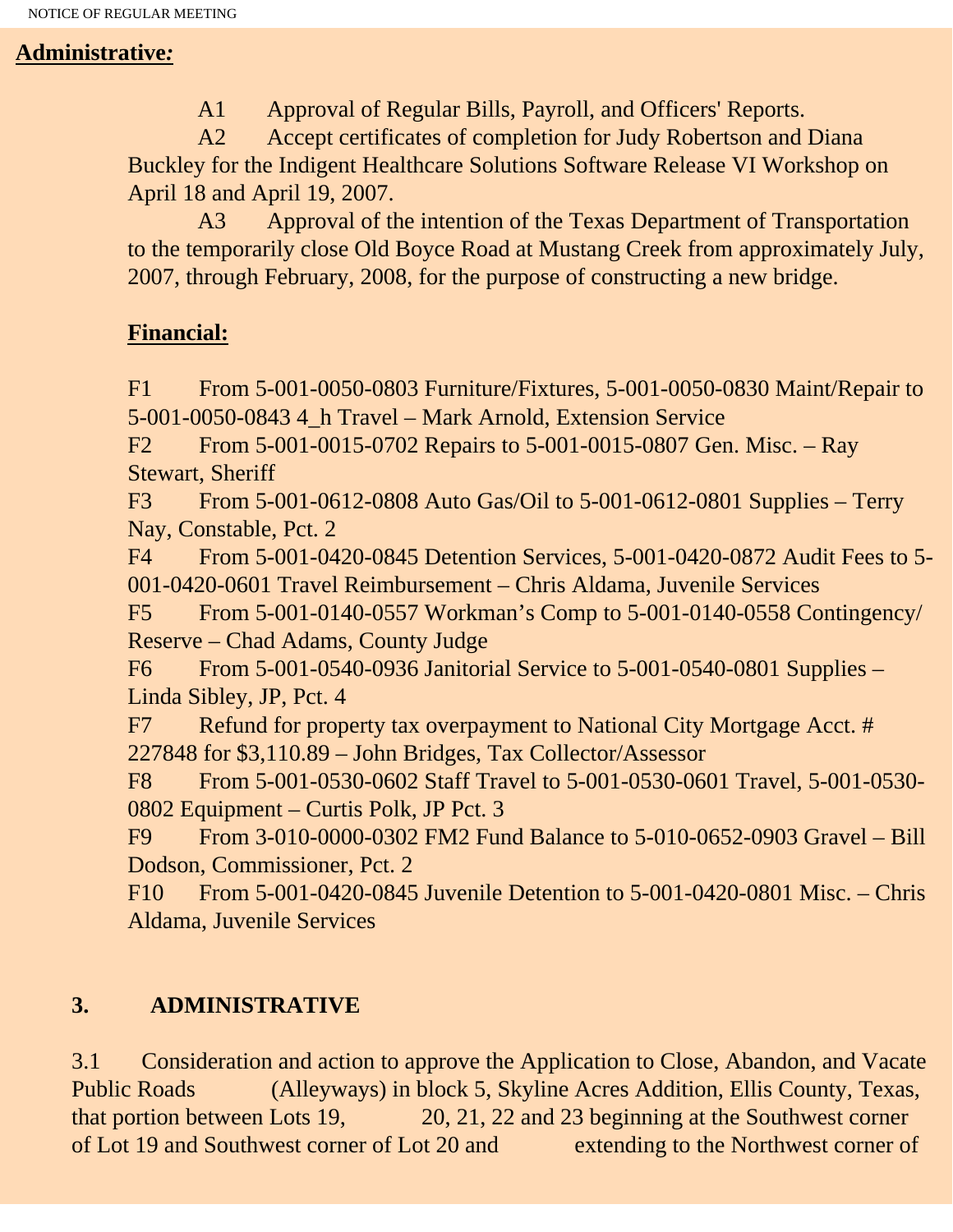Lot 19 and Northeast corner of lot 23 to of Timothy W. Bass and Stacy L. Knebel, adjoining landowners.

Ron Brown, Commissioner, Pct. 4

 3.2 Consideration and action to reappoint Mackie Owens as the Ellis County representative on the North Texas Behavioral Health Authority (formerly DANSA) for a two-year term.-

Chad Adams, County Judge

 3.3 Consideration and action to allow the Texas Society of Professional Surveyors Dallas Chapter No. 5 to place a "geocaching monument" near the Ellis County Courthouse. The location and installation have been approved by the City of Waxahachie and the Texas Historic Commission.

Heath Sims, Commissioner, Pct. 3

 3.4 Discussion of 2007-20008 budget and direction of planning. Heath Sims, Commissioner, Pct. 3

3.5 Pursuant to Tex. Trans. Code §251.058, consideration and action to close, discontinue, abandon and vacate a portion of an Ellis County roadway and/or easement shown and described in the Map of Bristol Farm Lots Cabinet A, Slide 123, Farm Lots 21, 22, 47 and 49, all of which property is presently owned by Jack Davis and Linda Davis.

Bill Dodson, Commissioner, Pct. 2

### **4. PURCHASING**

# **Consideration and action regarding the following presented by Richard Denniston, Purchasing Agent:**

4.1 To approve a modification to the existing postage meter in the courthouse to comply with the new postal regulations, effective 5/14/07. The additional cost will be \$115/month.

### **5. DEPARTMENT OF COUNTY DEVELOPMENT Consideration and action regarding the following presented by Delton Ake, Director Department of Development:**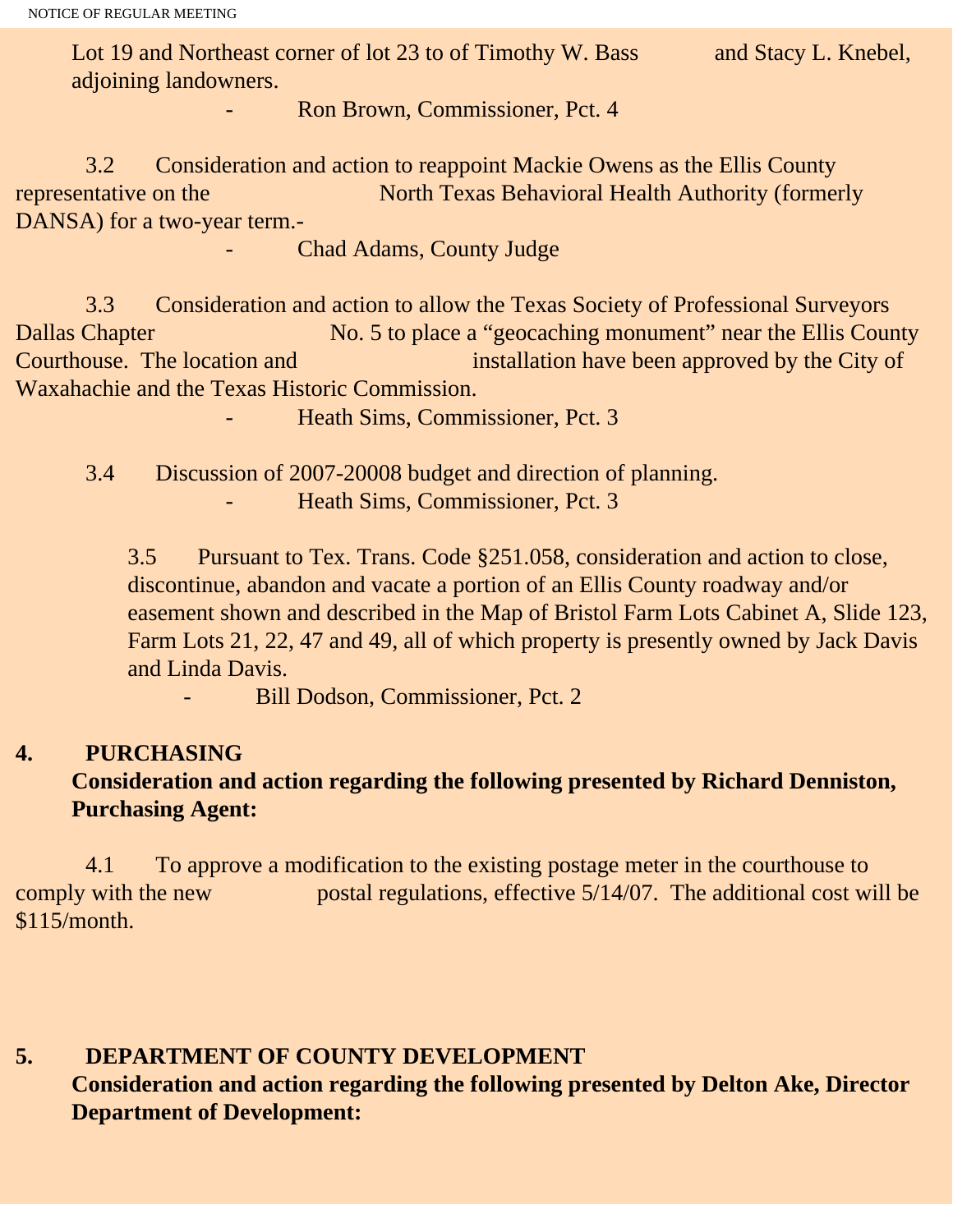5.1 To accept a final plat for Flying "W" Estates Units IV & V, 13 lots, Paul Wilbur, Pct. 3

#### **6. RECESS TO CONVENE TO EXECUTIVE SESSION**

#### **7. EXECUTIVE SESSION**

"The Commissioners' Court of Ellis County reserves the right to adjourn into **Executive Session** at any time during the course of this meeting to discuss any of the matters listed in this agenda, in the order deemed appropriate, as authorized by Texas Government Code §551.074**,** or to seek the advice of its attorney and/or other attorneys representing Ellis County on any matter in which the duty of the attorney to the Commissioners' Court under the Texas Disciplinary Rules of Professional Conduct of the State Bar of Texas clearly conflicts with Texas Government Code Chapter 551 or as otherwise may be permitted under §551.074."

#### **8. ADJOURNMENT OF EXECUTIVE SESSION**

## **9. ADJOURNMENT**

Signed this the 10th day of May, 2007.

 $\overline{\phantom{a}}$  , and the set of the set of the set of the set of the set of the set of the set of the set of the set of the set of the set of the set of the set of the set of the set of the set of the set of the set of the s

Chad Adams Ellis County Judge

I, the undersigned, County Clerk of the Ellis County Commissioners Court do hereby certify that the above Notice of Regular Meeting of the Ellis County Commissioners Court is a true and correct copy of said Notice, that I received said Notice, and it was posted at the doors of the Ellis County Courthouse, a place readily accessible to the general public at all times on the 10th day of May, 2007, at \_\_\_\_\_\_\_\_\_\_\_\_ a.m./p.m.

Cindy Polley, County Clerk

By\_\_\_\_\_\_\_\_\_\_\_\_\_\_\_\_\_\_\_\_\_\_\_\_\_\_\_\_\_\_\_\_\_\_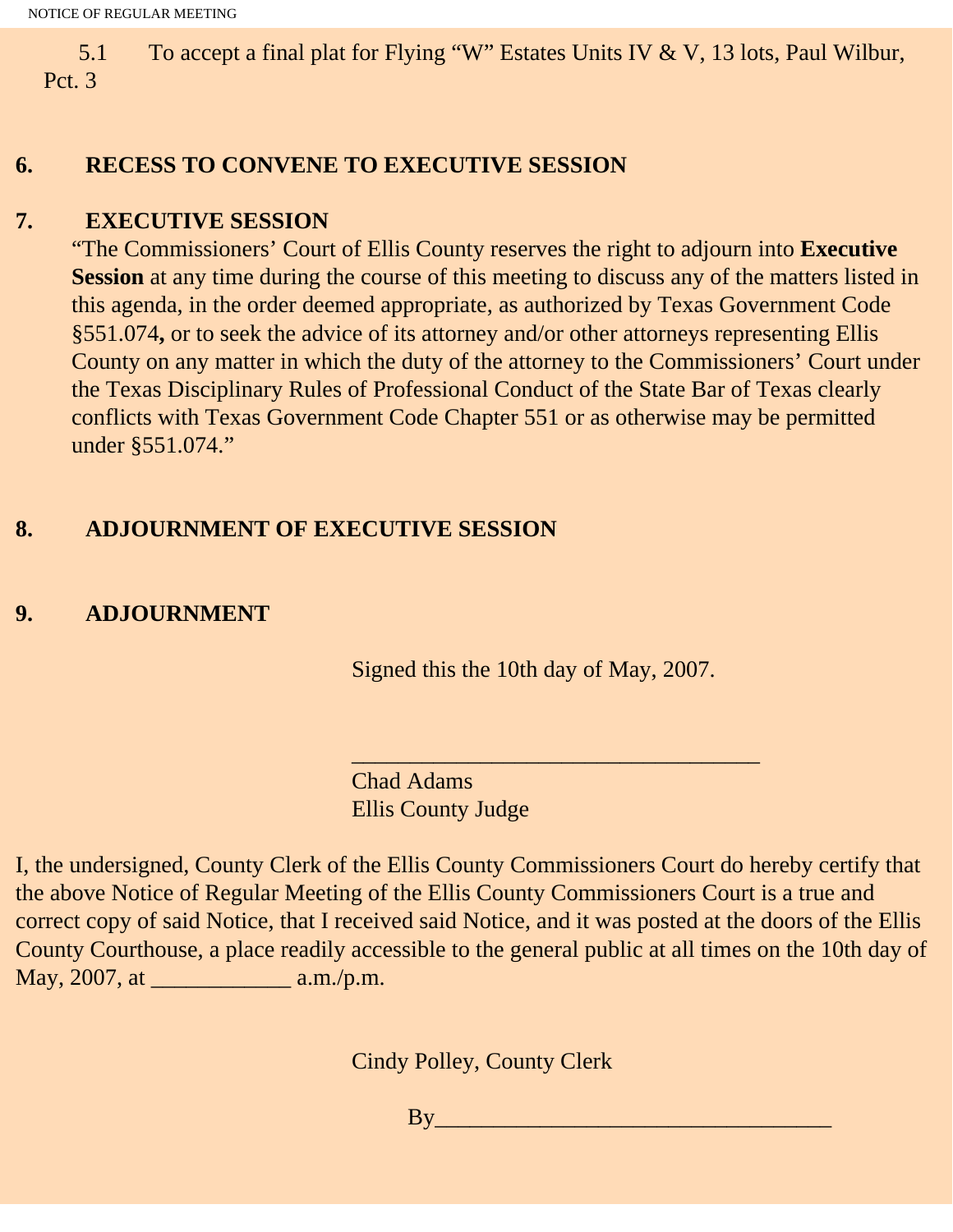The Commissioners Court reserves the right to consider and take action on the above agenda items in any particular order.

 Anyone wishing to address the Commissioners Court concerning a posted agenda item must make a formal request by presenting a "Participation Form" to the County Clerk at least 10 minutes prior to the beginning of the meeting.

 If you or your representative, have a disability that requires special arrangements and you plan to attend this public meeting, please contact the County Judge's Office at (972) 825-5011 within 72 hours of the meeting. Reasonable accommodations will be made to meet your needs at the meeting.

## **ADDENDUM TO NOTICE OF REGULAR MEETING ELLIS COUNTY COMMISSIONERS' COURT**

By this addendum and as a supplement to the Notice of Regular Meeting of the Ellis County Commissioners' Court will be held on **Monday, May 14, 2007 at 10:00 A.M., in the Commissioners' Courtroom, 101 West Main Street (2nd Floor), Waxahachie, Texas** at which time the following will be discussed and considered, to-wit:

#### **County Judge:**

Judge Chad Adams

#### **Commissioners:**

 Dennis Robinson, Commissioner, Pct. 1 Bill Dodson, Commissioner, Pct. 2 Heath Sims, Commissioner, Pct. 3 Ron Brown, Commissioner, Pct. 4

#### **County Clerk:**

Cindy Polley, County Clerk

#### **County & District Attorney's Office:**

 Ann Montgomery, Assistant County Attorney Lee Auvenshine, Assistant County Attorney

#### **4. PURCHASING**

## **Consideration and action regarding the following presented by Richard Denniston, Purchasing Agent:**

4.2 Consideration and action as may be appropriate to approve the renewal of the County Liability Coverage Policy with Hibbs-Hallmark for the period 5/22/07 – 5/21/08 based on the interlocal agreement with the Texas Association of Political Subdivisions. Annual policy premium will be \$315,928.

4.3 Consideration and action as may be appropriate to renew the AVAYA Maintenance Agreement for the period of  $5/15/07 - 5/04/11$ . This is a 4 year agreement but allows cancellation for non-appropriation without penalty after one (1) year. The amount will be \$1461.13 / month.